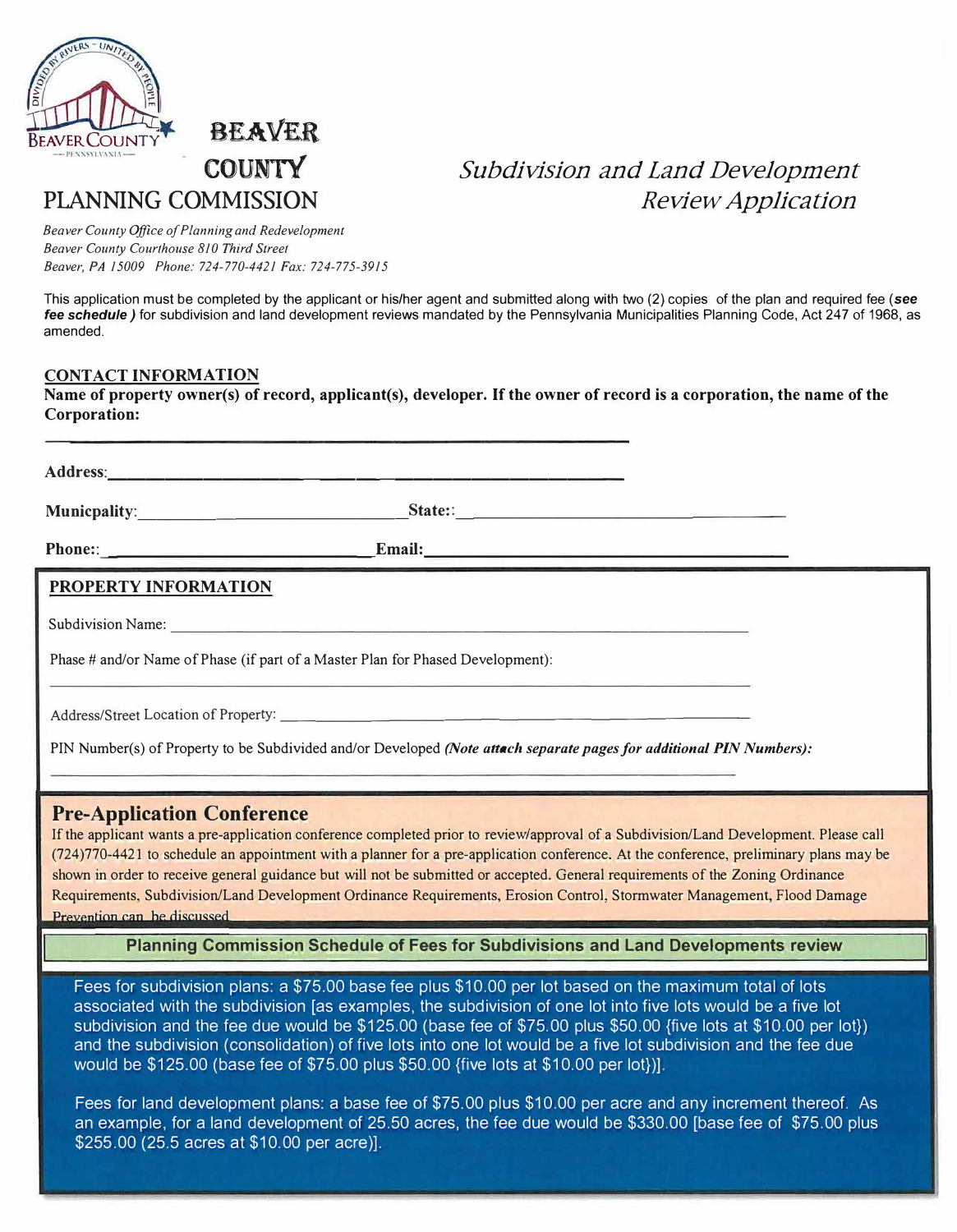| <b>Water Supply</b><br>(Check one)<br>Public<br>Community On-site<br>Individual On-lot                                                                                                                                                               | <b>Sewerage</b><br>(Check one)<br>Public<br>Community On-site<br>Individual On-lot |
|------------------------------------------------------------------------------------------------------------------------------------------------------------------------------------------------------------------------------------------------------|------------------------------------------------------------------------------------|
| <b>Public Water/Sewage Supplier:</b>                                                                                                                                                                                                                 |                                                                                    |
| Residential Number of lots or units                                                                                                                                                                                                                  | Nonresidential Number of lots                                                      |
| Total Acres of the Site ______ Total Acres being disturbed _______ Each building(s) gross square feet<br>(float area)                                                                                                                                |                                                                                    |
| Ownership and Property information agrees with<br>Yes<br>Municipality and County Records                                                                                                                                                             | N <sub>0</sub>                                                                     |
| A copy of any existing or proposed covenants,<br><b>Yes</b><br>deed restrictions, modifications concerning this plan                                                                                                                                 | <b>Identified on the Plan</b><br>No                                                |
|                                                                                                                                                                                                                                                      |                                                                                    |
| Zoning Variances granted, that are applicable to the property.                                                                                                                                                                                       | Yes<br>N <sub>0</sub>                                                              |
| If yes, describe:                                                                                                                                                                                                                                    |                                                                                    |
|                                                                                                                                                                                                                                                      |                                                                                    |
| If proposal is made by applicant or agent directly to the Beaver County Planning Commission, the<br>following certification is required to assure that all plans submitted to the BCPC are also submitted to the<br>municipal government for review. |                                                                                    |
| I hereby certify that this plan has been submitted for review to the Township/Borough/City of                                                                                                                                                        |                                                                                    |
| consideration by the municipality, it will also be withdrawn from the BCPC review process via written<br>notification.                                                                                                                               | and that, if the plan is withdrawn from                                            |
| Members of the BCPC and OPR staff are authorized to enter land for site inspection if necessary.                                                                                                                                                     |                                                                                    |
|                                                                                                                                                                                                                                                      | <b>BCPC/OPR OFFICE USE ONLY:</b>                                                   |
| <b>Print Name of Applicant</b>                                                                                                                                                                                                                       | TO BE COMPLETED BY THE OFFICE OF PLANNING                                          |

2

**Date Received** 

**Signature of Applicant Date** 

| <b>BCPC/OPR OFFICE USE ONLY:</b> |                                            |
|----------------------------------|--------------------------------------------|
| <b>AND REDEVELOPMENT</b>         | TO BE COMPLETED BY THE OFFICE OF PLANNING  |
|                                  | DATE THE PLAN WAS SUBMITTED ON: / /        |
| PERSON SUBMITTING THE PLAN:      |                                            |
|                                  |                                            |
|                                  | DATE THE PLAN received in the mail: $\int$ |
| DATE STAMP                       |                                            |
|                                  |                                            |